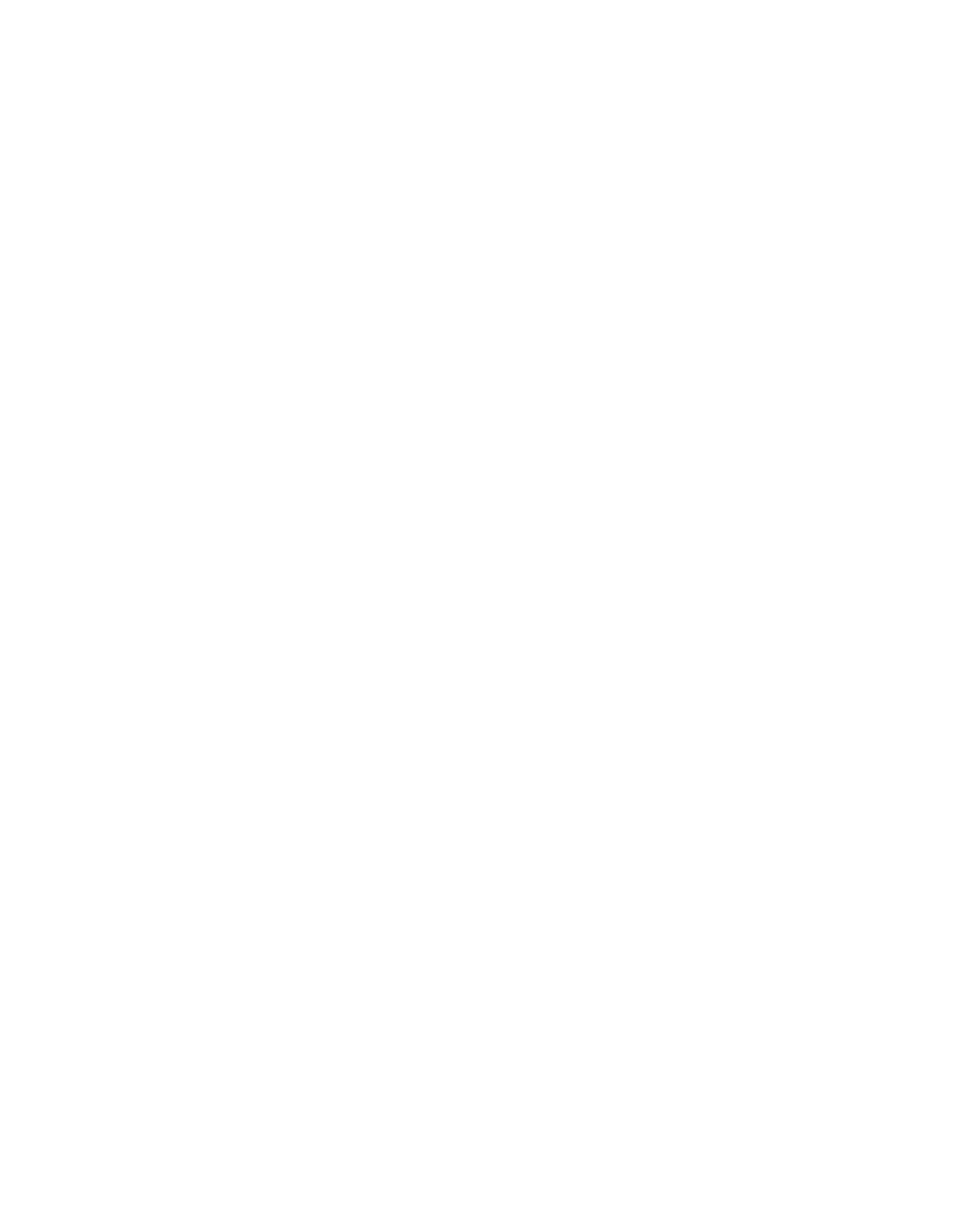## Transnational Association of Christian Colleges and Schools

Accreditation Manual October 2021 Edition

Transnational Association of Christian Colleges and Schools (TRACS) is recognized by the United States Department of Education (ED), the Council for Higher Education Accreditation (CHEA), and International Network for Quality Assurance Agencies in Higher Education (INQAAHE) as a national accrediting agency for Christian postsecondary institutions that offer certificates, diplomas, associate, baccalaureate, and graduate degrees, including distance education.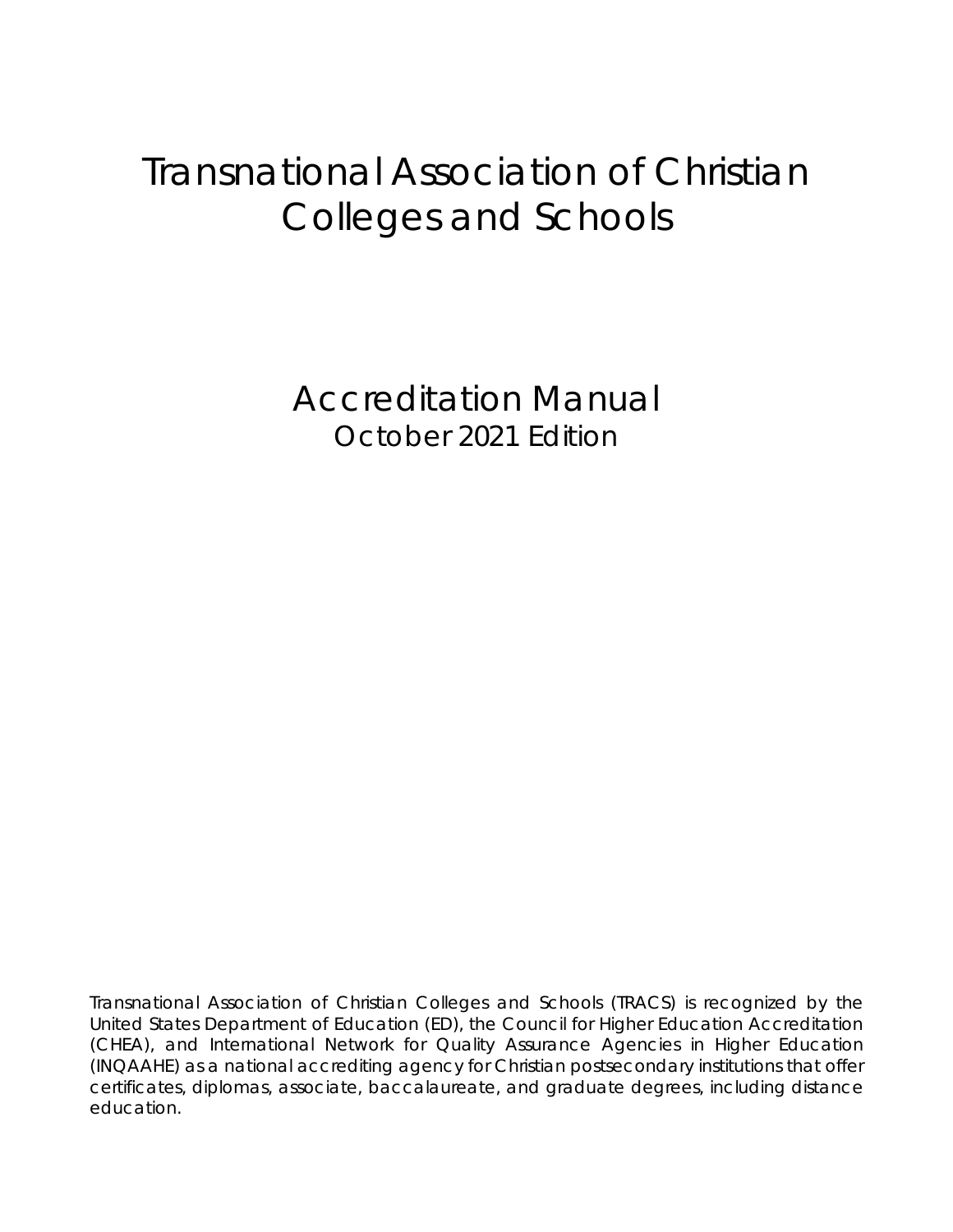# **TABLE OF CONTENTS**

| Objectives 3                   |  |
|--------------------------------|--|
|                                |  |
|                                |  |
| DEFINITIONS 6                  |  |
|                                |  |
|                                |  |
|                                |  |
|                                |  |
|                                |  |
|                                |  |
|                                |  |
| 6. Organizational Structure 11 |  |
|                                |  |
|                                |  |
|                                |  |
|                                |  |
| 11. Financial Operations 15    |  |
|                                |  |
|                                |  |
|                                |  |
|                                |  |
|                                |  |
|                                |  |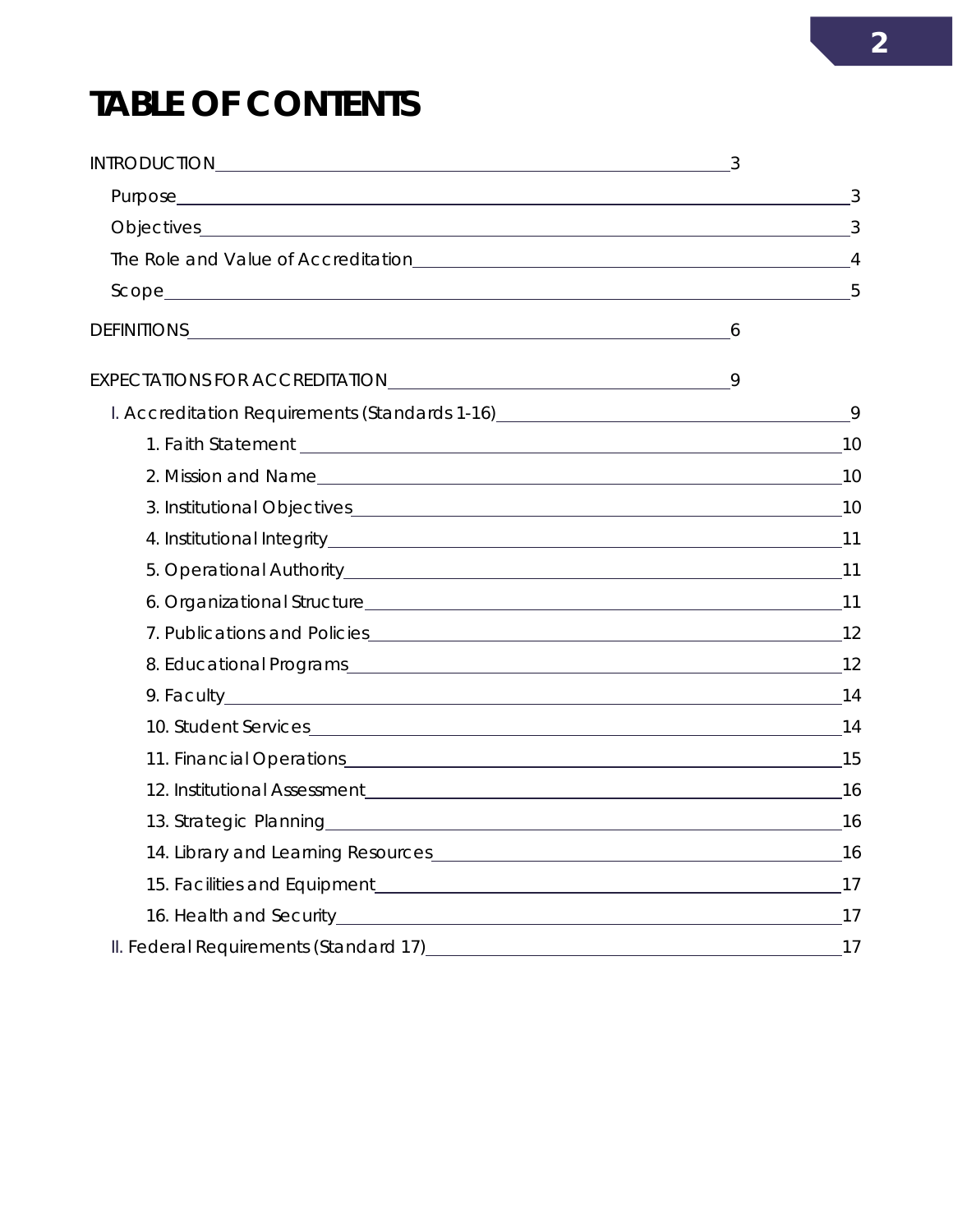### **3**

# <span id="page-4-0"></span>**INTRODUCTION**

This *Accreditation Manual* is designed to communicate the expectations for accreditation that have been established by the Accreditation Commission of the *Transnational Association of Christian Colleges and Schools* (TRACS). These expectations, which are listed under sixteen Accreditation Requirements and under specific Federal Requirements, will serve to guide institutions in accreditation processes.

The manual applies to institutions seeking Candidate (Pre-Accredited) status, Accredited status and Reaffirmation of Accredited status. Questions regarding the accreditation process should be directed to the TRACS office.

The Accreditation Requirements and their associated Standards may be modified by the TRACS Accreditation Commission, but only after opportunities for comment on any proposed changes have been provided to all parties and institutions significantly affected.

#### **Purpose**

The principal purpose of TRACS is to provide accreditation for Christian postsecondary institutions that offer a Certificate, Diploma, or Degree (Associate, Baccalaureate, Graduate or Post-Graduate) at both the Candidate and Accredited level. Such recognition ensures the institution's academic quality, financial stability, and student support services and allows the institution and their students the benefits of participating in federally funded programs as appropriate.

TRACS is a voluntary, non-profit, self-governing organization of Christian postsecondary institutions. TRACS is recognized as a national institutional accrediting agency by the U.S. Department of Education (ED) and is a member of the Council for Higher Education Accreditation (CHEA).

TRACS was established by a group of educators in 1979, the purpose of which was to promote the welfare, interests, and development of quality Christian postsecondary institutions whose mission is characterized by a distinctively Christian orientation. While TRACS encourages each affiliated institution to develop its own distinctives, TRACS expects institutions to provide quality postsecondary education within the context of a Christian worldview, with emphasis on high academic standards, integrity, practical application, and spiritualdevelopment.

The TRACS Accreditation Commission is solely responsible to carry out all accreditation activities and has final authority regarding all accreditation actions. The TRACS Accreditation Commission formulates and implements all policies, procedures, and Standards utilized in the evaluation and accreditation processes.

#### **Objectives**

- To foster excellence and quality in Christian postsecondary education through the development of policies, procedures, and Standards for assessing educational effectiveness leading to enhanced educationalquality
- To ensure the consistent application of Accreditation Requirements, applicable Federal Requirements, and the Standards associated witheach
- To develop an accreditation process that requires continuous institutional selfstudy, assessment, and self-improvement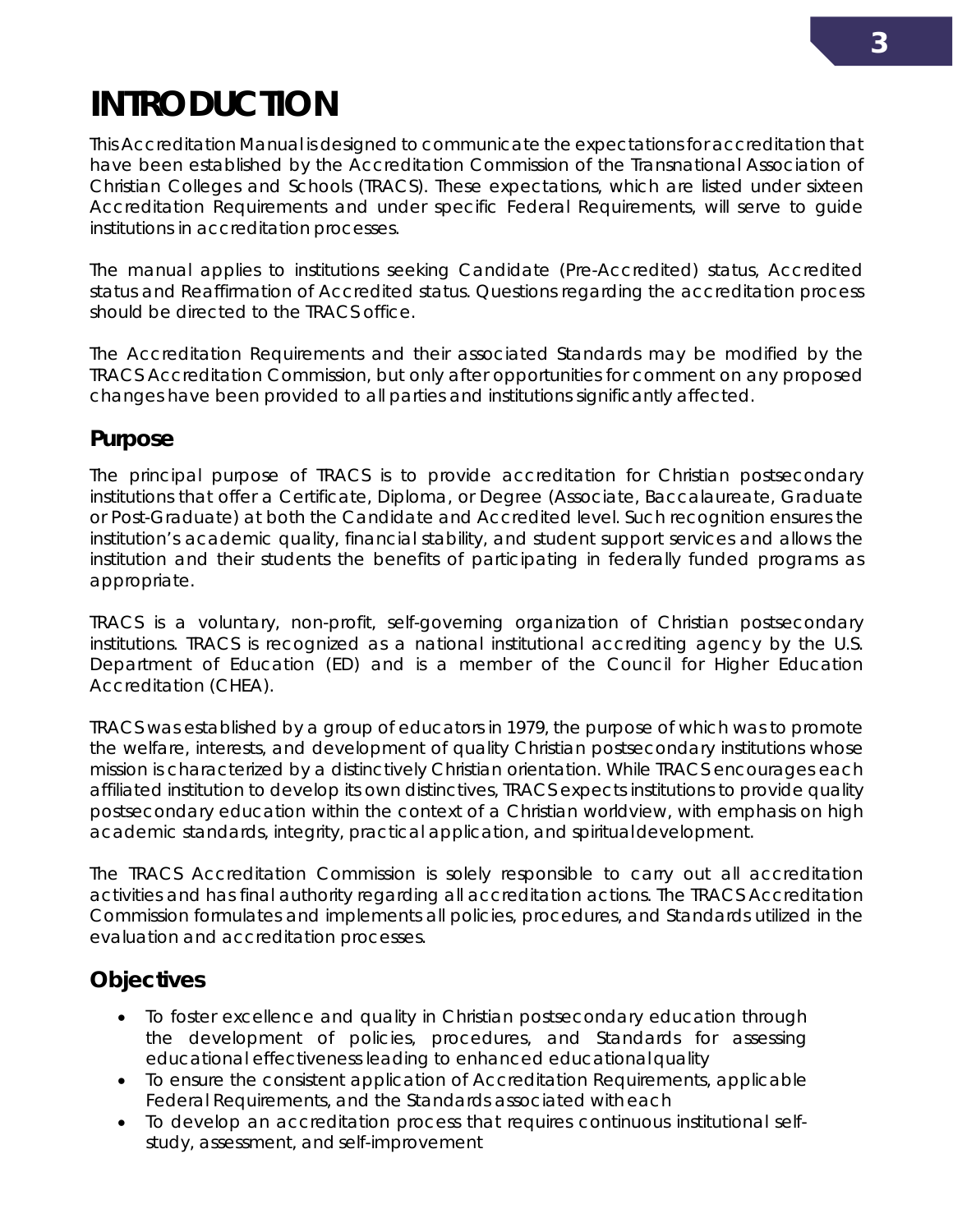- To serve as an accrediting agency that recognizes institutions demonstrating quality through compliance with the Accreditation Requirements and applicable Federal Requirements at the Candidate or Accreditedlevel
- To provide guidance and assistance to both established and developing institutions
- To provide Candidate and Accredited institutions the opportunity toparticipate in federal programs authorized under Title IV and other government programs as applicable
- To assure the educational community, the general public, and other agencies or organizations that an institution evaluated by TRACS 1) has clearly defined and appropriate educational objectives and outcomes, 2) has established conditions under which educational outcomes are being achieved at an acceptable level with reference to the Accreditation Requirements and applicable Federal Requirements, and 3) is so organized, staffed andsupported that it can be expected to continue to offer quality education in the foreseeable future
- To establish and encourage cooperative relationships among its institutions that promote common interests both nationally and internationally

#### **The Role and Value of Accreditation**

In the United States, accreditation is voluntarily sought by institutions and is conferred by independent, autonomous bodies. Voluntary, non-governmental, institutional accreditation, as practiced by TRACS and other recognized accrediting agencies, is uniquely characteristic of American education. In other countries, the development, maintenance, control, and supervision of educational standards is often a governmental function.

Principal concerns of accreditation are the improvement of educational quality and the assurance to the public that affiliated institutions meet established expectations. While no institution in the United States is required to seek accreditation, the benefits leading to both self-improvement and self-enhancement provide sufficient motivation for most institutions to do so. Other recognized advantages include reciprocity in the transfer of credit from one accredited institution to another. In addition, a contributing factor in accreditation for many institutions is the fact that governmental and other agencies rely on Candidate or Accredited status with a recognized accrediting agency as a qualification for participation in certain financial aid programs.

For purposes of determining eligibility for federal government assistance under certain legislation, the United States Department of Education (ED) is required to publish a list of nationally recognized accrediting agencies that it determines to be reliable authorities as to the quality of training offered by educational institutions after initial recognition. Criteria for recognition and guidelines have been established by the U.S. Secretary of Education to be used in recognition of accrediting agencies.

The approval process of all recognized accrediting agencies follows a common pattern. Standards and procedures, to be followed in the accreditation process, are developed by those involved in the work of an accrediting agency and are used in evaluating an institution to determine its educational effectiveness in fulfilling its stated mission. TRACS has established Accreditation Requirements and associated Standards which are designed to guide institutions through all stages of accreditation from initial application through reaffirmation as a result of an institutional self-study process. The process requires a self-study by the institution, followed by an on-site Evaluation Team Visit by peer evaluators, and a subsequent review and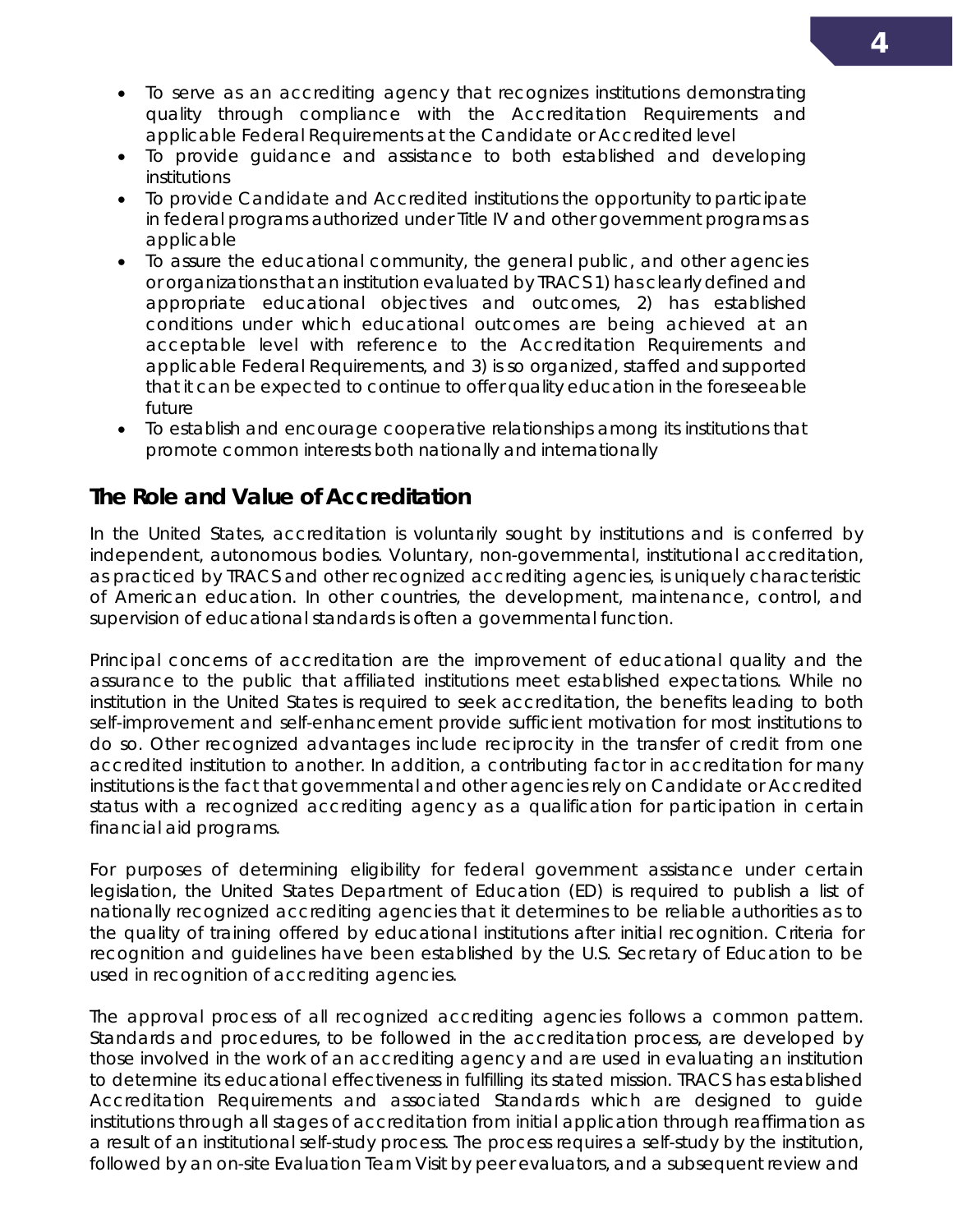decision by the TRACS Accreditation Commission. The basic purpose of the accrediting agencies, including TRACS, is to attest to the fact that an institution is achieving its stated goals and objectives and is meeting the Standards established by that agency, as well as applicable Federal Requirements.

TRACS has established a review schedule for Accreditation Requirements, Standards, policies, and procedures under the guidance of a Standards Review Committee. After such review, appropriate changes are made in the light of ensuing recommendations, but only after opportunity for comments on any proposed change have been provided to all parties significantly affected. Recommendations for improvements in the Standards, policies, and procedures are encouraged and welcomed by the TRACS Accreditation Commission.

#### **Scope**

Institutional Categories: TRACS serves Christian postsecondary institutions at both the Candidate and Accredited level. TRACS accredits the institution as a whole, and as such, accreditation processes concern all aspects of the institution.

Institutions are classified according to the degree programs offered. The following is the official classification for TRACS institutions:

- Category I Institutions offering Certificates, Diplomas, and Associate degrees
- Category II Institutions offering Bachelor's degrees
- Category III Institutions offering Master's degrees
- Category IV Institutions offering Specialist's degrees and Doctorate degrees

Institutions will be listed by the category approved by the TRACS AccreditationCommission.

Institutions that are initially awarded Candidate status by the Accreditation Commission at specific categories (I, II, III, and IV) may only move to another category by filing for a Substantive Change and by being approved by the Accreditation Commission to operate at a different level.

Geographical Territory: The geographic territory of TRACS currently consists of the United States and its territories, plus other locations as determined by the TRACS Accreditation Commission. Accreditation expectations are applied consistently to all institutions, regardless of the geographical location of the institution.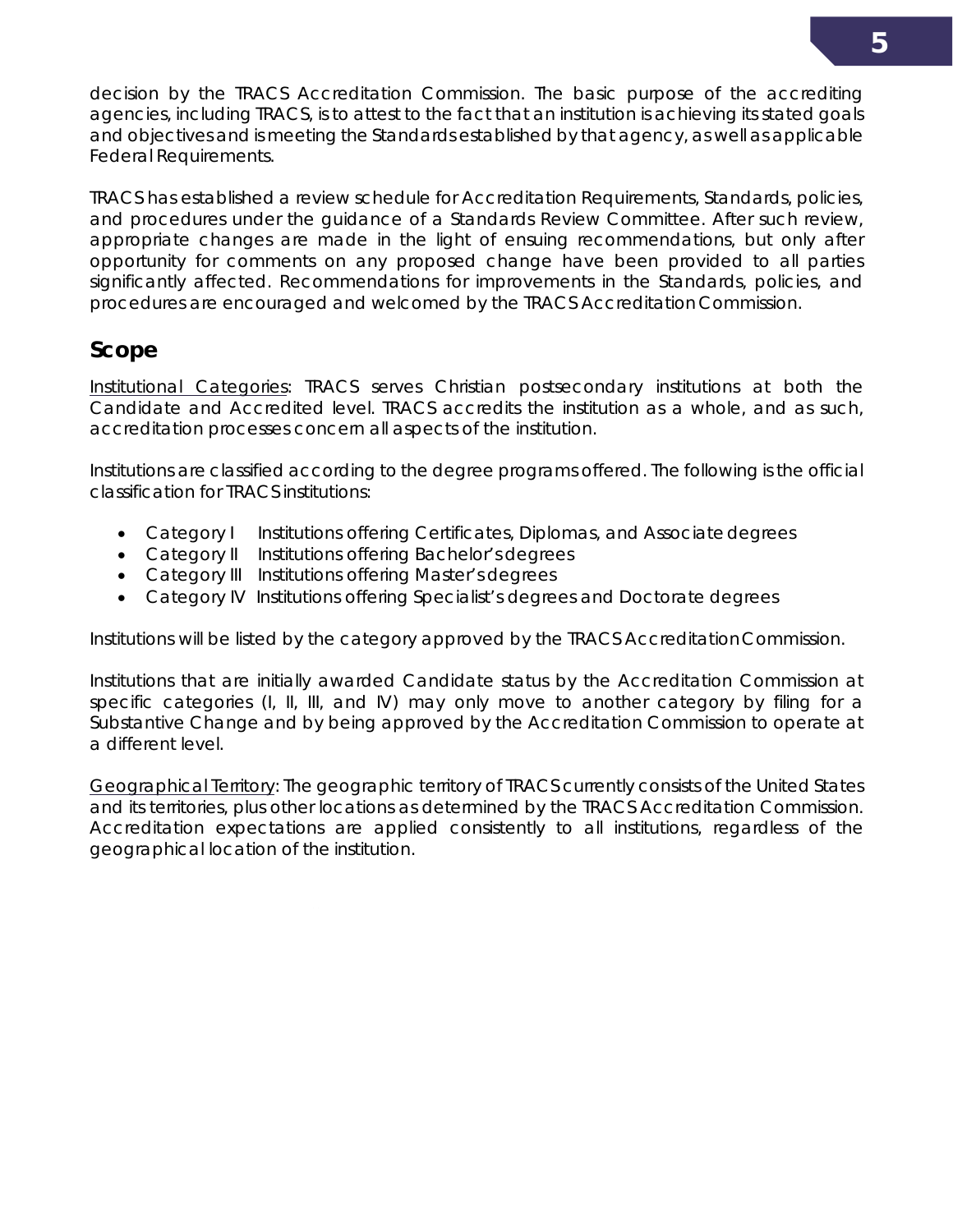# **DEFINITIONS**

These definitions provide insight concerning terms which are used in this *Accreditation Manual*  and the associated accreditation processes. A full listing of all TRACS definitions can be found in BP102 in the *TRACS Policies and Procedures Manual.*

*Ability-to-Benefit Student:* A student who does not meet the regular admissions criteria for the institution or program, who is admitted on a provisional basis and is provided the opportunity and assistance to succeed.

*Accredited Institution:* An institution accredited by an accrediting agency approved by the U.S. Department of Education or an equivalent foreign government agency.

*Applicant Institution:* An institution whose application has been approved by the TRACS Applicant Review Committee (ARC).

*Basic Compliance:* A determination of full compliance with all Standards related to the Institutional Eligibility Requirements (IERs) and the ability to demonstrate compliance with all Standards within the period of Candidacy.

*Branch Campus:* An additional location geographically apart from the main campus at which the institution offers at least 50% of an educational program.

*Candidate Institution:* An institution which has been granted pre-accredited status by action of the Accreditation Commission indicating that the institution has been found in *Basic Compliance*.

*Certified External Audit:* An audit performed in conformity with generally accepted accounting principles (GAAP) and federal guidelines by auditors who are not inappropriately involved with the institution (e.g., auditors are not members of the governing board, not employees of the institution, not under contract to the institution for services other than the audit, or not involved in the decision-making activity, etc.).

*Correspondence Education:* Education provided through one or more courses by an institution under which the institution provides instructional materials, by mail or electronic transmission, including examinations on the materials, to students who are separated from the instructor; interaction between the instructor and the student is limited, is not regular and substantive, and is primarily initiated by the student; correspondence courses are typically self-paced; and correspondence education is not distance education. *[NOTE: This definition of Correspondence Education is provided to ensure that the institution's Distance Education meets the definition of Distance Education and does not fall to the level of Correspondence Education. Correspondence Education is not reviewed by TRACS and is not included in an institution's scope of recognition with TRACS.]*

*Corresponding Institution***:** An institution which has made initial contact with TRACS.

**Distance Education:** Education that uses one or more of the technologies listed to deliver instruction to students who are separated from the instructor and to support regular and substantive interaction between the students and the instructor, either synchronously or asynchronously. The technologies may include the internet, one-way and two-way transmissions through open broadcast, closed circuit, cable, microwave, broadband lines,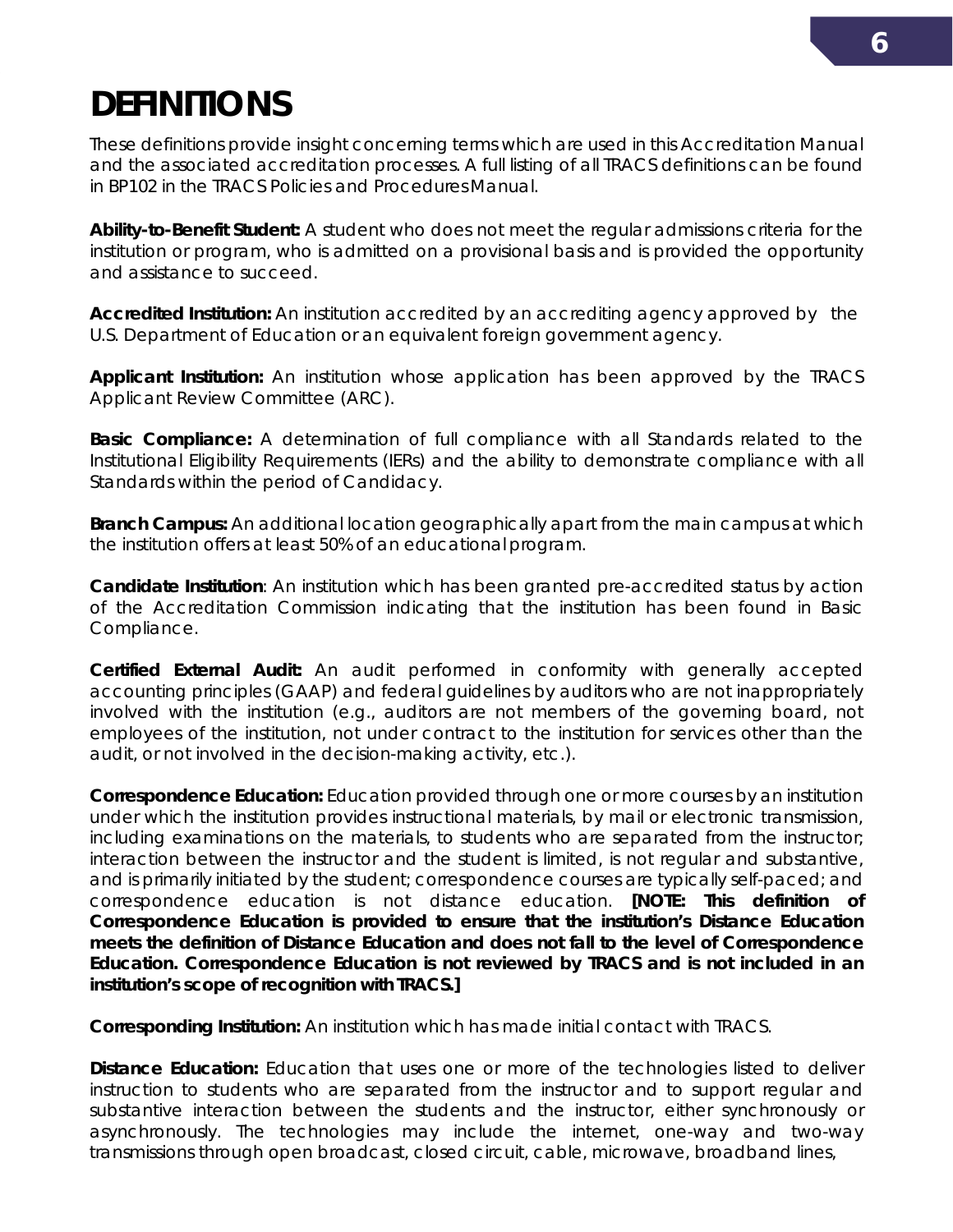fiber optics, satellite, or wireless communications devices; audio conferencing; or video cassettes, DVDs, and CD-ROMs, if used in a course in conjunction with any of the technologies listed above. [*NOTE: The offering of courses and/or programs via Distance Education requires TRACS approval prior to implementation. See Institutional Change Form at tracs.org.]*

*Financial Stability:* Institutions are able to evidence a history of finances adequate to support the existing programs and to assure the continuity of the essential operations beyond the date when current students would complete their degree programs. Events which indicate a lack of financial stability include negative Change(s) in Total Net Assets or Retained Earnings, enrollment decline of 20% or more, notification from the Department of Education of composite score below 1.5, the use of pledges to achieve a positive change in Net Assets without Donor Restrictions or the required liquidity is substantially depleted.

*Focus Visit:* The visiting of an institution by either a small team or staff required for the review of a specific issue.

*Full-Time Chief Academic Officer:* An individual who has a full-time contract with the institution; whose possesses the professional experience and competence for the assigned position, whose earned degrees from accredited institutions are appropriate to the assigned responsibilities; whose salary is fixed and not contingent; whose job responsibilities are specifically spelled out in a board approved job description; whose primary professional employment is with the institution; and whose outside professional activities do not detract from the specified job responsibilities.

*Full-Time Chief Executive Officer:* An individual who has a full-time contract with the institution; whose possesses the professional experience and competence for the assigned position, whose salary is fixed and not contingent; whose job responsibilities are specifically spelled out in a board approved job description; whose primary professional employment is with the institution; and whose outside professional activities do not detract from the specified job responsibilities.

*Full-Time Faculty:* A faculty member who has a full-time contract with the institution; whose earned degrees from accredited institutions are directly related to courses to be taught; whose salary is fixed and not contingent; whose job responsibilities are specifically spelled out in a board approved job description; whose primary professional employment is with the institution; and whose outside professional activities do not detract from the specified job responsibilities.

*Full-Time Faculty Sufficiency:* Adherence to best practices would generally lead the institution to employ at least one full-time faculty member for each program area offered. Ultimately, compliance with the requirement for the institution to employ a "sufficient number of full-time faculty" (Standard 9.1) is demonstrated when the institution employs an adequate number of qualified full-time faculty to carry out the following duties: design, develop, and evaluate the curriculum required for the educational programs offered; offer instruction for the courses required for completion of the programs within the timeframes prescribed; identify and assess appropriate learning outcomes at the program and course levels and; offer appropriate academic advising.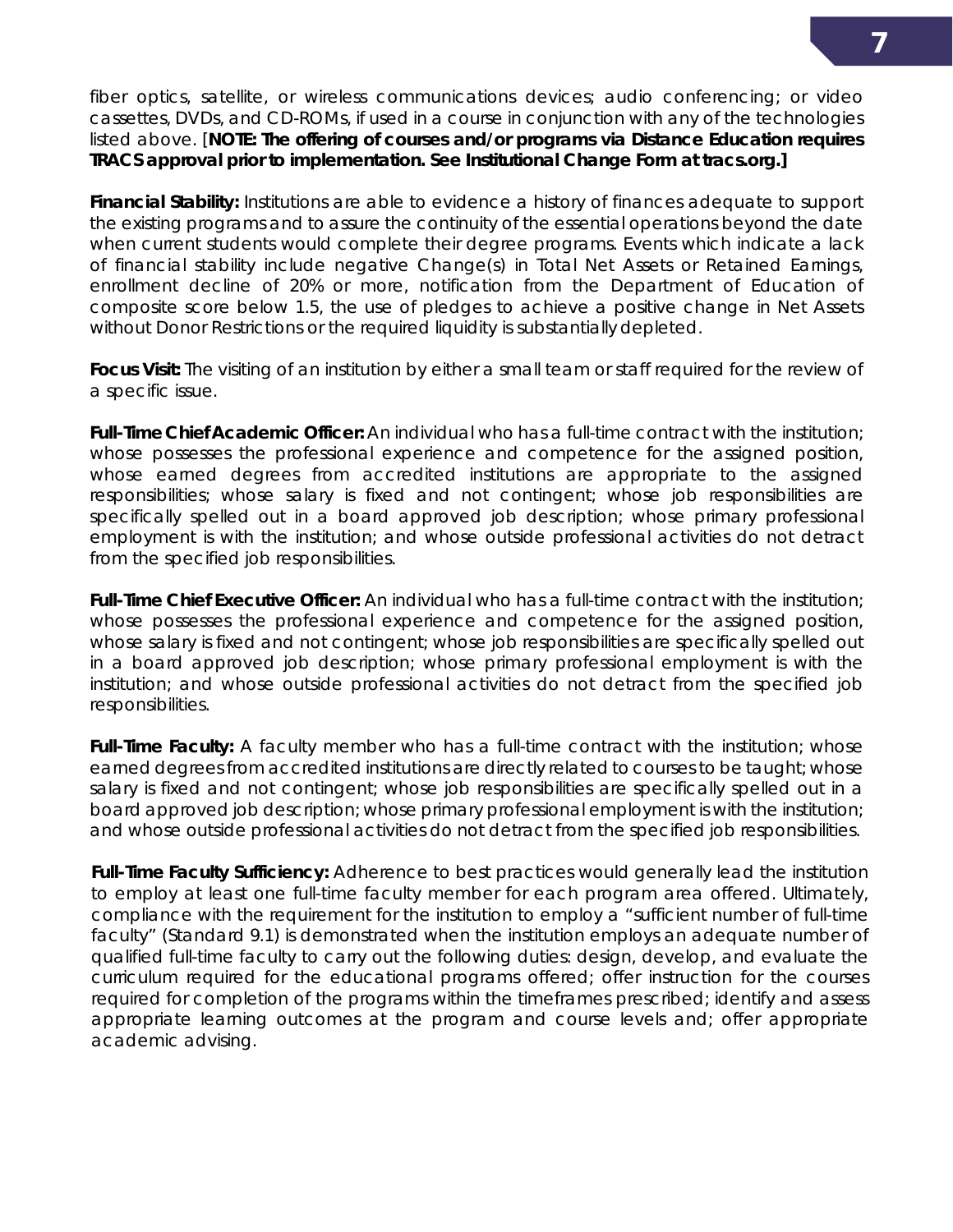**Institutional Independence:** The Board of the institution has sufficient independence from any external entity (including financial independence), such that it is solely accountable for meeting the TRACS Standards.

*Institutional Eligibility Requirements:* The Standards associated with The TRACS Accreditation Requirements, and the Standards noted as Federal Requirements with which an institution must demonstrate compliance in order to be accepted as an *Applicant* and subsequently authorized to begin the Self-Study process for consideration by the Accreditation Commission for Candidate level recognition.

*Monitoring:* A requirement imposed on an institution by the President of TRACS to submit compliance information (e.g., monthly financial reports) as requested by staff.

*National Norms:* a reference to practices, terms, or policies which are common in American higher education.

Part-Time/Adjunct Faculty: A faculty member who has a contract with the institution to teach one or more specifically identified courses for one or more specified academic terms; whose earned degrees from accredited institutions are directly related to courses to be taught; and whose job responsibilities are specifically spelled out in a board approved job description. The institution may designate these faculty members as part-time or adjunct; however, only those contracted to teach in the current or most recently completed academic year may be included in any published faculty listing.

*Program Area:* A general group of academic disciplines in which one or more degree programs, certificates or diplomas may be offered.

*Professionally Qualified Librarian:* An individual who has earned a Master's in Library Science, or its equivalent, from an accredited institution and who is capable of leading library development and operations.

*Teaching Site:* A location geographically apart from the main campus at which the institution offers less than 50% of any educational program. No student can earn 50% or more of any educational program at any degree level at a teaching site.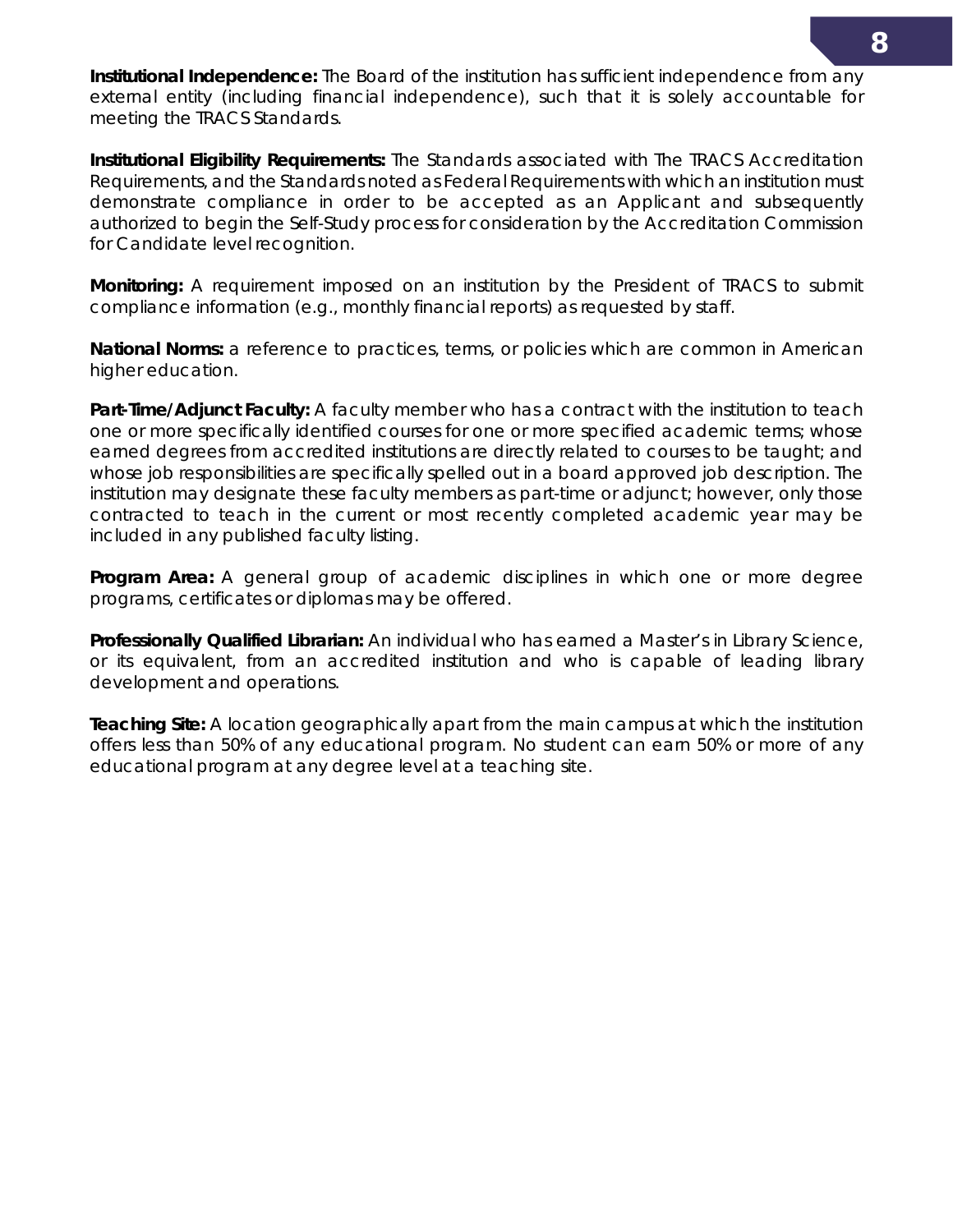### <span id="page-10-0"></span>**EXPECTATIONS FOR ACCREDITATION**

Institutions that have submitted an application for membership with the Transnational Association of Christian Colleges and Schools (TRACS) are considered affiliates, but not members, of TRACS. An approved Applicant is an institution whose application has been approved by the Application Review Committee.

In order for an Applicant institution to obtain Candidate status with TRACS, the institution is required to demonstrate compliance with the established Institutional Eligibility Requirements (IERs). IERs are noted as specific Standards within each Accreditation Requirement and specified Federal Requirements. IERs are noted in **bold print.** Candidate institutions must demonstrate compliance with all of the Accreditation Requirements and with all applicable Federal Requirements within five years of being granted Candidate status. (See the TRACS definition of *Institutional Eligibility Requirements.*)

Accredited institutions are required to maintain and demonstrate compliance with all of the Accreditation Requirements and with all applicable Federal Requirements. Accredited institutions found to be in non-compliance with Accreditation Requirements or applicable Federal Requirements must bring such areas of deficiency into compliance within the timeframe prescribed by the TRACS Accreditation Commission.

Specific information regarding the processes involved in the various stages of TRACS accreditation can be found in the TRACS publication, *"Steps Toward Accreditation".*

The TRACS Accreditation Requirements and noted Federal Requirements which comprise the Expectations for Accreditation apply equally to all institutions seeking and/or holding membership with TRACS regardless of the methodology of course delivery (face-to-face, Distance Education, and/or hybrid modalities).

### **I. Accreditation Requirements**

The Accreditation Requirements are divided into sixteen categories:

- **1. Faith Statement**
- **2. Mission and Name**
- **3. Institutional Objectives**
- **4. Institutional Integrity**
- **5. Operational Authority**
- **6. Organizational Structure**
- **7. Publications and Policies**
- **8. Educational Programs**
- **9. Faculty**
- **10. Student Services**
- **11. Financial Operations**
- **12. Institutional Assessment**
- **13. Strategic Planning**
- **14. Library and Learning Resources**
- **15. Facilities and Equipment**
- **16. Health and Security**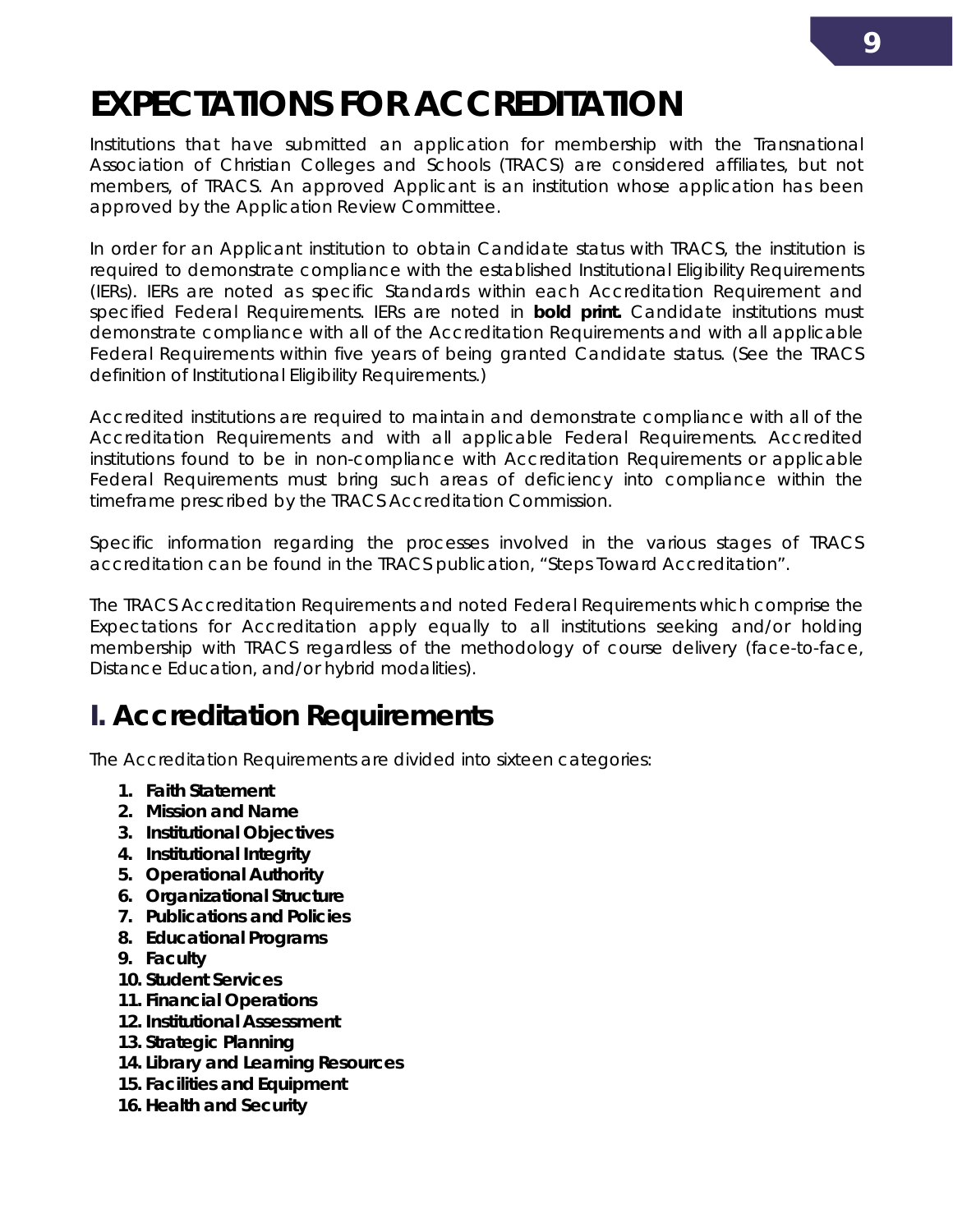#### **1. Faith Statement**

The Faith Statement of an institution defines its Christian nature by affirming those primary doctrinal matters that are held by the institution. Institutions are not required to duplicate the TRACS Biblical Foundations Statement, but the institution's Faith Statement should identify it as part of the evangelical protestant tradition in higher education. It is to be written so as to conform to the historic creeds and statements of Christianity, and thus reflect a careful and precise theological statement, but also accurately state the current position of the institution as set forth by the institution's Board and administration. In addition, it should be written lucidly in order to inform prospective students, faculty, administrators, and Board members, as well as external constituencies, regarding the religious identity of the institution.

#### **1.1 The institution has a Faith Statement which is readily available, and included in appropriate official publications. (IER)**

**1.2** The institution's Board approves and periodically reviews the institution's Faith Statement.

#### **2. Mission and Name**

The institution's mission is appropriate to Christian higher education, is consistent with its charter or other operating authority, and is implemented in a manner that complies with accreditation expectations. The institution's mission gives direction to its activities and provides a basis for the assessment and enhancement of the institution's effectiveness. The mission sets forth the specific educational role of the institution with regard to its intended audience.

The name of the institution is accurate, descriptive, and appropriate for its stated purpose. The use of "institute," "college," "university," "seminary," "theological school," "graduate school," et al., is in keeping with the general and national use of such nomenclature (and appropriate to the programs approved by TRACS) in order to enable a consumer to correctly understand the scope and nature of the institution.

- **2.1 The institution has a Mission Statement which is current and comprehensive, an accurate guide for the institution's operations, approved and periodically reviewed by the institution's Board, communicated to the institution's constituencies, and accurately reflective of its Faith Statement.(IER)**
- **2.2** The name of the institution is appropriate to its mission and reflects national norms for programs offered.

#### **3. Institutional Objectives**

Institutional Objectives are formulated which are consistent with the institution's Mission, its scope of recognition with TRACS, and its Faith Statement.

**3.1 The institution has adopted clearly defined written Institutional Objectives whichare consistent with the institution's mission, stated in measurable terms, and approved and periodically reviewed by the institution's Board.(IER)**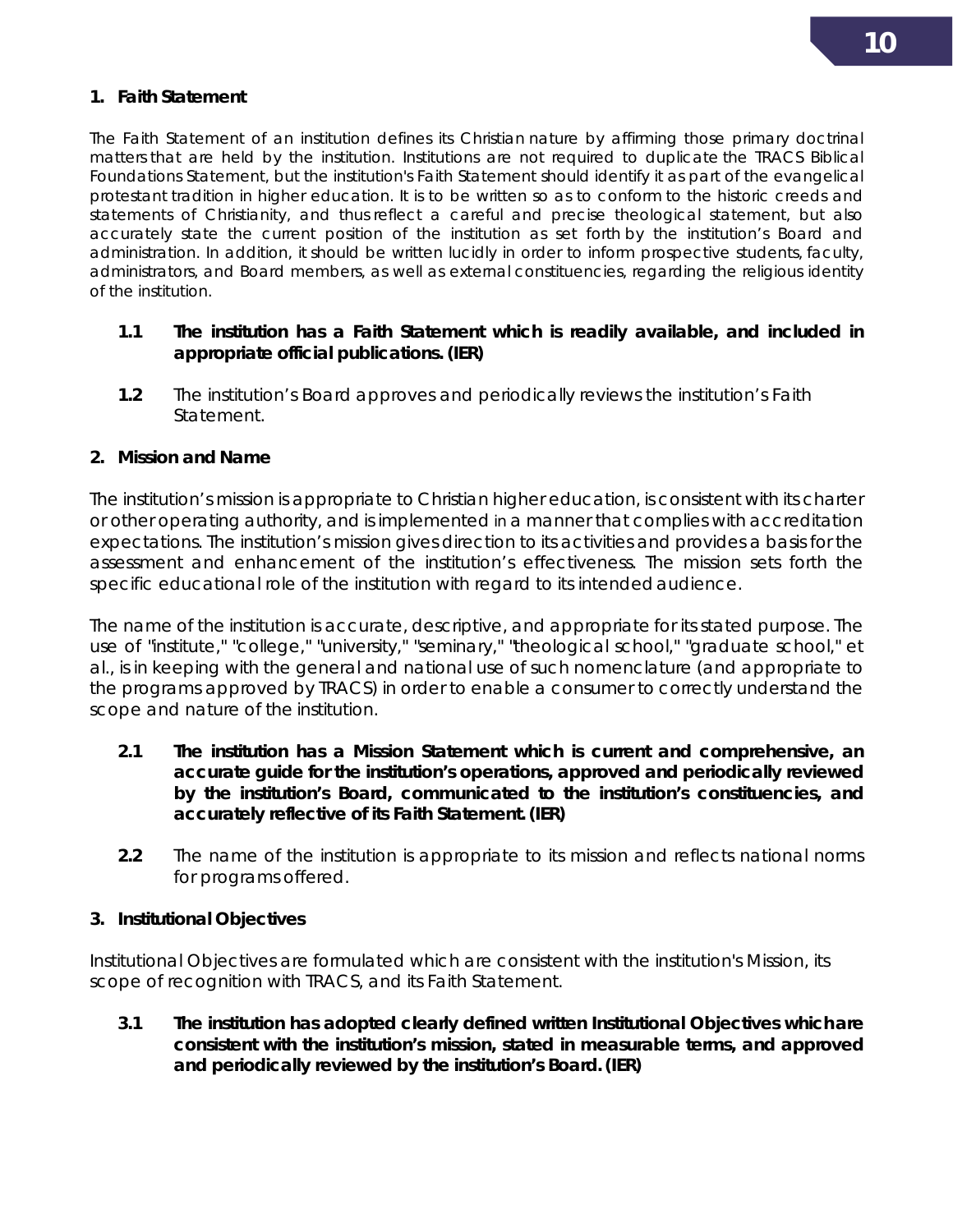#### **4. Institutional Integrity**

The institution defines itself by a set of values which are central to its mission and objectives. These values and standards result in institutional operations that exemplify integrity.

#### **4.1 The institution operates with integrity and is represented accurately and honestly to students, the public, and to TRACS. (IER)**

#### **5. Operational Authority**

.

The institution has the legal authority to operate an institution of higher education and the programs offered. (See Note Following Standard 5.2)

- **5.1 The institution has legal authorization to operate from all appropriate governmental agencies (state, federal, territory, country) in which it is located and has filed copies of such authorizations with TRACS. If a governmental requirement conflicts with a TRACS Standard, the institution will be deemed in compliance with the TRACS Standard as long as it is in compliance with the governmental requirement.(IER)**
- **5.2 If the institution offers courses and/or programs via Distance Education, the institution has legal authorization to offer such courses and/or programs in the locations wherever the Distance Education student declares his/her residency. Further, the institution's Distance Education offerings meet all applicable TRACS Accreditation and Federal Requirements. (IER)**

Note: The institution's Distance Education programs and courses are required to meet, at a minimum, the expectations presented in the following TRACS Accreditation and Federal Requirements:

- Operational Authority
- Organizational Structure
- Publications and Policies
- Educational Programs
- Faculty
- Student Services
- Financial Operations
- Institutional Assessment
- Strategic Planning
- Library and Learning Resources
- Facilities and Equipment
- Federal Requirements (as applicable)

Other areas of Distance Education review may be considered and evaluated as deemed appropriate.

#### **6. Organizational Structure**

The institution has a system of governance that facilitates the accomplishment of its mission and objectives and supports institutional effectiveness and integrity. Through its organizational structure, the institution creates and sustains an environment that encourages teaching, learning, service, scholarship, and, where appropriate, research activity. Such governance assures provision of support adequate for the appropriate functioning of each organizational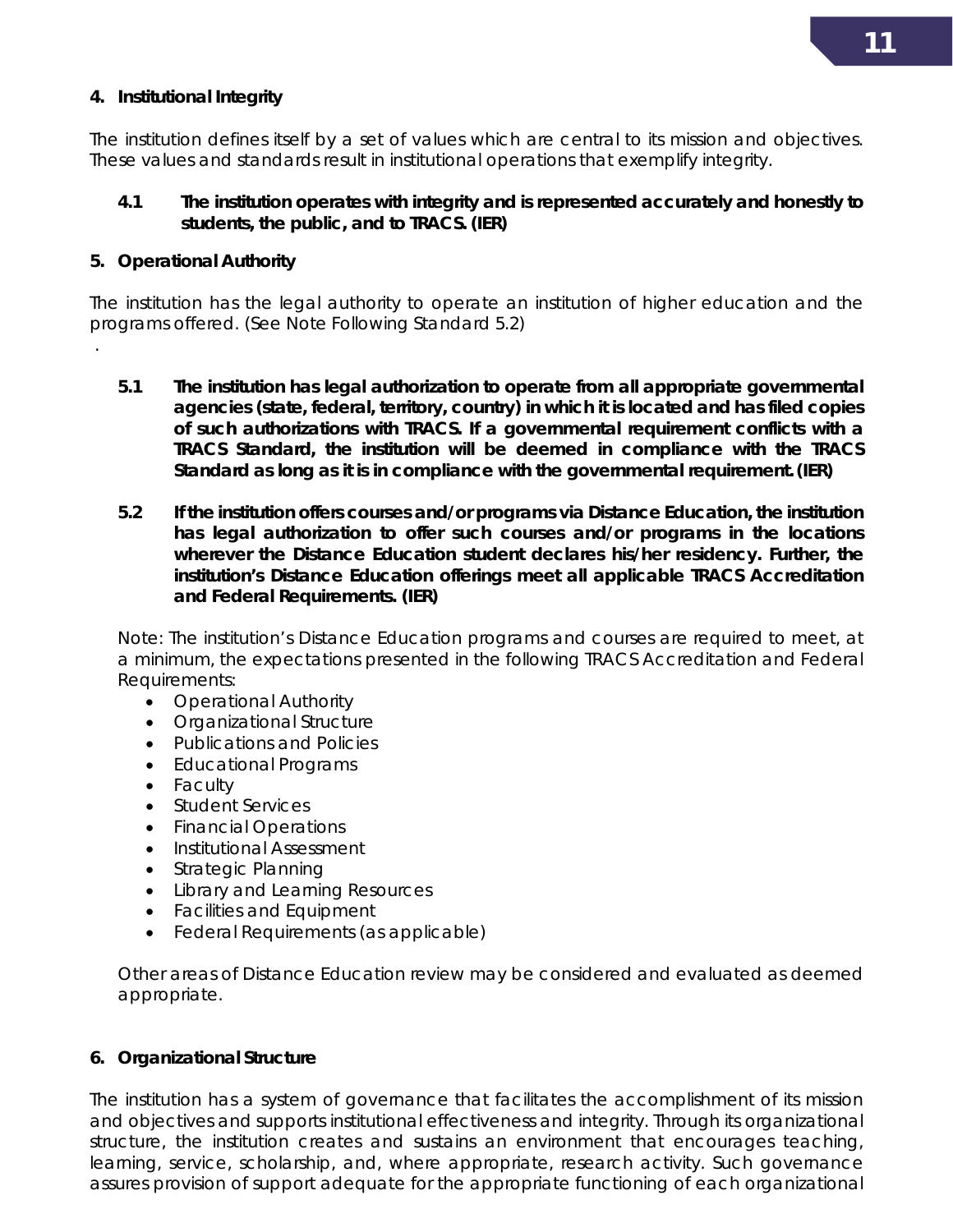component. The institution has sufficient independence from any external entity, such that it is solely accountable for meeting accreditation requirements.

- **6.1 The institution's Board, of not less than 5 voting members, is the legally constituted body that holds the institution in trust, has appropriate oversight in matters of policy, operation and evaluation, and exists without conflicts of interest.(IER)**
- **6.2 The institution's Board appoints and periodically evaluates a full-time Chief Executive Officer (CEO) who is not the Chair of the institution's Board or a Chair of any of its subcommittees, and who is granted the legal authority to fulfill the tasks defined in the written job description for this position as the individual responsible for carrying out published Board policies and procedures.(IER)**
- **6.3 A full-time Chief Academic Officer (CAO) is in place who has the credentials, experience, and competence to lead the institution's educational programs toward quality outcomes and the CAO is periodically evaluated.(IER)**
- **6.4** Organizational structure is maintained which clearly depicts lines of administrative responsibility.
- **6.5** Administrative Leadership positions have written job descriptions which are used as a basis for performance evaluations**.**
- **6.6** Qualified administrative personnel and leadership team members are sufficient in number and competence to provide direction to the major operational areas of the institution and are periodically evaluated.
- **6.7** The institution's Board has a policy regarding conflicts of interest for Board members.
- **6.8** The institution's Board has appropriate autonomy.
- **6.9** The institution's Board is responsible for the financial stability of the institution and approves the annual operating budget.
- **6.10** The institution's Board is responsible for establishing and providing appropriate oversight of affiliated corporate entities and auxiliary services.
- **6.11** A clear distinction exists between the policy-making functions of the institution's Board and the role of the institution's CEO and administration to carry out such policies.
- **6.12** The support staff is sufficient in number and competence to adequately support the administrative, academic, and support functions of the institution. Members of the support staff are periodically evaluated in relation to a written jobdescription.

#### **7. Publications and Policies**

The institution produces and maintains current, accurate, and consistent publications (including its website) which appropriately reflect the institution's mission and operations.

The institution develops and implements policies which are comprehensive and provide the guidance necessary for the institution to function appropriately.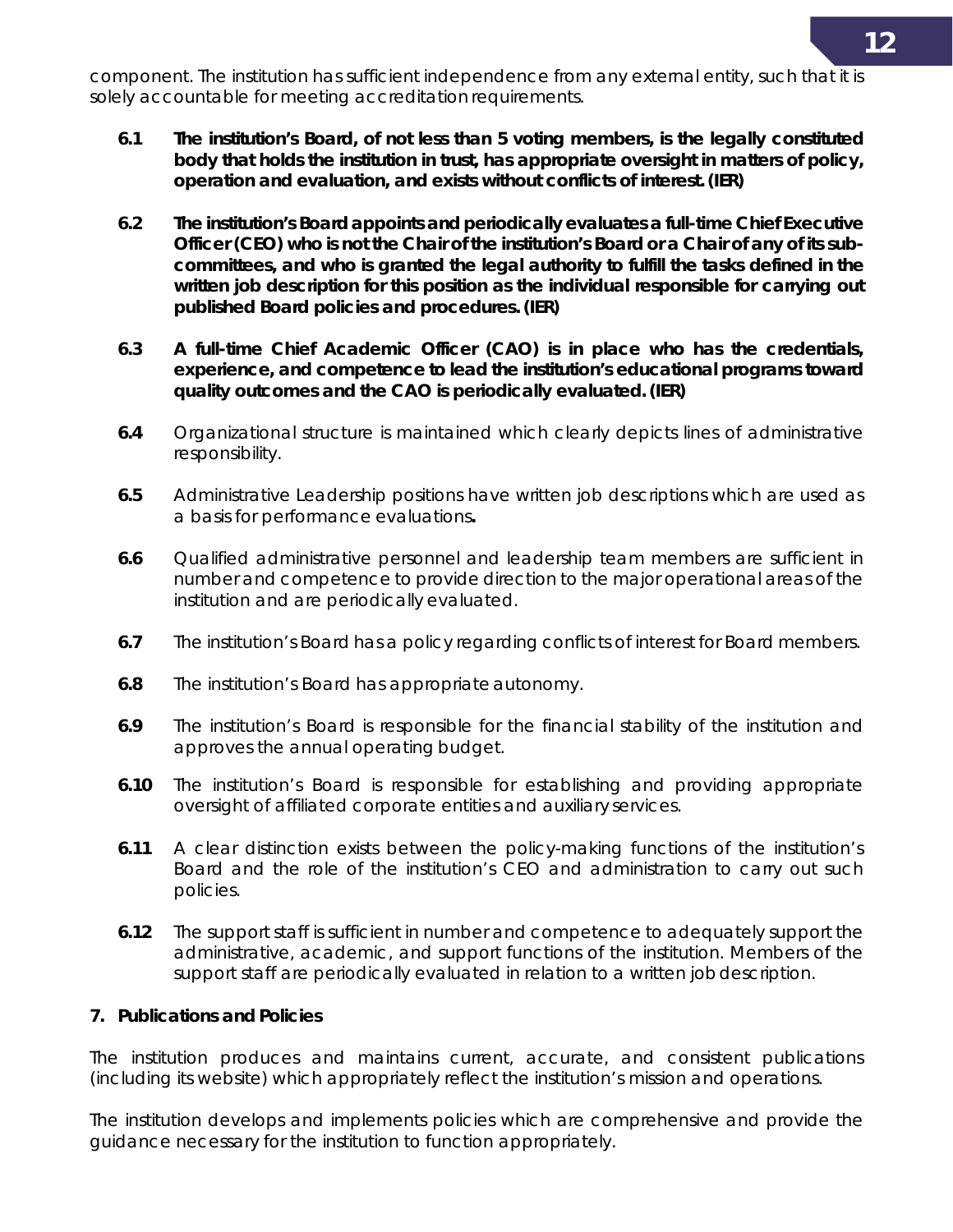- **7.1 The institution's publications are Board-approved and include at least the following:**  *Board Manual, Policies Manual, Catalog(s), Faculty Handbook, Student Handbook***. (IER)**
- **7.2** The institution's publications are current, clear, factually accurate, and consistent with each other.
- **7.3** Policies and procedures are comprehensive in scope and consistent with TRACS Standards.
- **7.4** Policies are adopted for the evaluation of Board members and all employees with clear due process procedures. Documentation of proceedings are made available to TRACS upon request.

#### **8. Educational Programs**

The institution's educational program(s), whether offered face-to-face, via Distance Education, or by hybrid modalities, have as their principle focus the education and academic preparation of students within a distinctly Christian context. Educational programs are derived from recognized fields of study normally found at the postsecondary level and require designated courses of study with clearly outlined procedures for completing the programs successfully.

- **8.1 The institution has at least one academic program at the diploma, certificate, associate, bachelor, masters, and/or doctoral level (based on at least 60 semester credit hours or equivalent at the associate level; at least 120 semester credit hours or the equivalent at the bachelor level, or at least 30 semester credit hours or the equivalent at the graduate or professional level).(IER)**
- **8.2 The curriculum clearly relates to the mission and objectives of the institution.(IER)**
- **8.3 Academic programs have adequate enrollment to facilitate student interaction appropriate to quality instruction and to financially sustain the program.(IER)**
- **8.4 Undergraduate academic degree programs offered include an appropriate general education core. General education courses are not narrowly focused nor are they directed toward a specific occupation or profession. Undergraduate bachelor degree programs include a minimum of 30 semester hours in general education, with at least 3 semester hours, in each of the humanities/fine arts, behavioral/ social sciences, and natural science/math. Associate degree programs include a minimum of 15 semester hours in general education.(IER)**
- **8.5** Clearly defined student learning outcomes are established at the course, program and institutional levels, written in measurable terms and reflected in all aspects of academic and support services.
- **8.6** The institution's Branch Campuses are operated in compliance with TRACS requirements (see definition of a Branch Campus), all relevant laws, and provide comprehensive services to students according to the programs offered.
- **8.7** The institution's Teaching Sites are operated in compliance with TRACS requirements (see definition of a Teaching Site), all relevant laws, and provide appropriate services.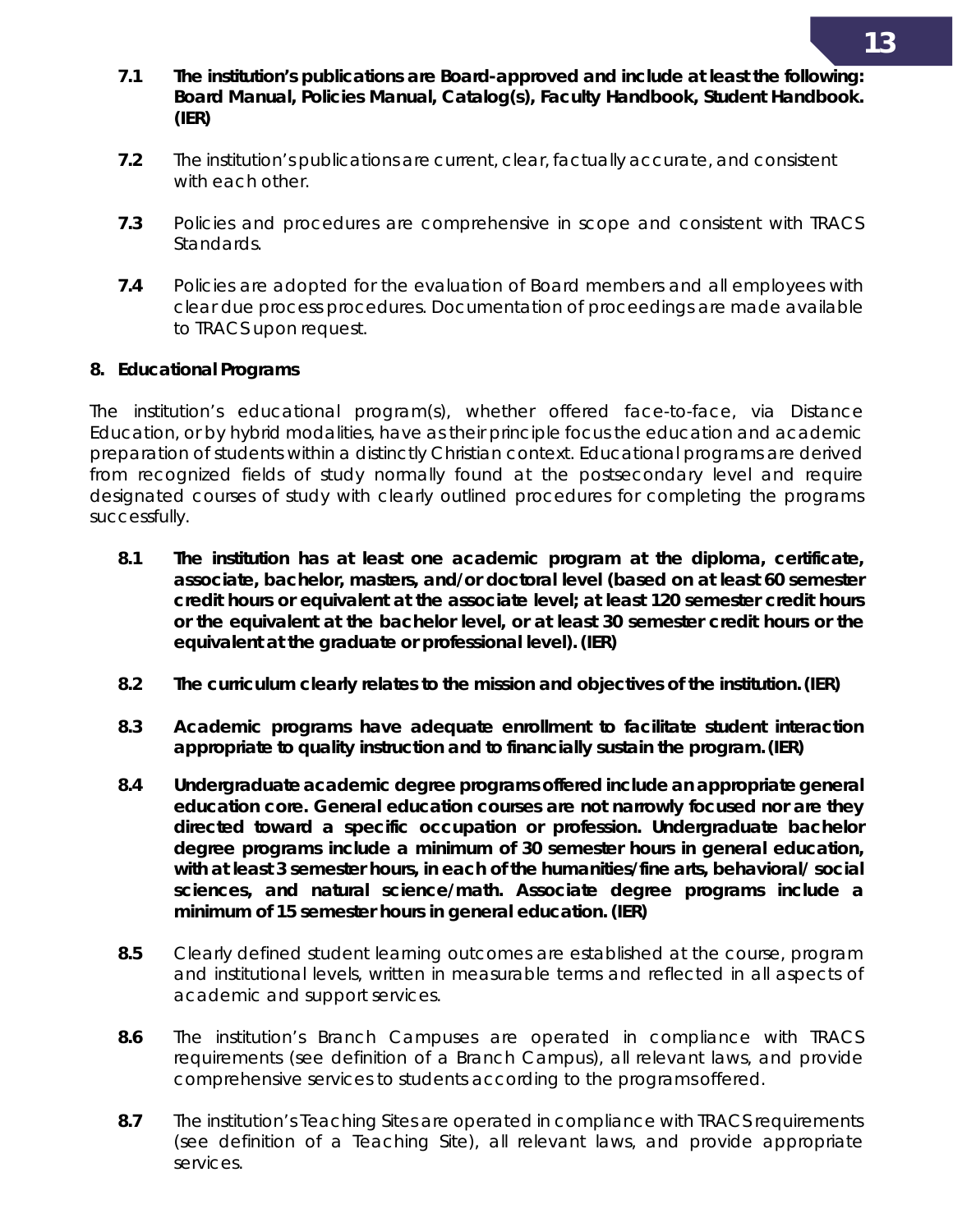- **8.8** A process is established for faculty-led curriculum development, review, modification, and assessment of the educational program.
- **8.9** The academic programs offered by the institution impart a common core of knowledge, which enhances students educationally and/or vocationally. The programs are consistent with commonly-accepted standards and are appropriate for their educational level.
- **8.10** A process is in place for the systematic and regular evaluation of all academic programs which includes an analysis of the accomplishments of program outcomes, retention rates, completion/graduation rates, job placement rates, the results of licensing or certification examinations (when appropriate), or other measures of evidence.
- **8.11** The institution uses information resources and technology as an integral part of student education, enabling levels of proficiency appropriate to their degree and program or professional field of study.
- **8.12** Students earn at least 25% of the credit hours required for a degree through the institution awarding the degree.
- **8.13** Graduate programs reflect post-baccalaureate level requirements and rigor and extend the intellectual maturity of the students and demonstrate a clear distinction between Bachelor-level, Master-level and Doctoral-level work.

#### **9. Faculty**

The institution employs dedicated and qualified faculty who possess the appropriate academic credentials and professional experience. The fundamental contribution of the faculty is to provide effective instruction and advice and to do so in a manner that makes the curriculum vital, with reference to the mission and objectives of the institution. An additional function of the faculty is to advise the administration and board in the formulation of academic policies involving such matters as curriculum, admissions, advising, student services, and faculty welfare.

- **9.1 The institution employs a sufficient number of full-time, academically, and spiritually qualified faculty for the programs it offers to teach and perform related duties, such as advising, and the curricular oversight needed for the institution to fulfill its mission. (IER)**
- **9.2** The faculty the institution employs support the mission and objectives of the institution, perform all required faculty responsibilities (including the development and review of curriculum), ensure the quality and integrity of its academic programs, and fulfill their role in governance.
- **9.3** At least 25% of courses in each major at the undergraduate level are taught by faculty having a terminal degree.
- **9.4** The institution provides its faculty with on-going opportunities for professional and spiritual development for the growth of faculty as teachers, scholars, and practitioners.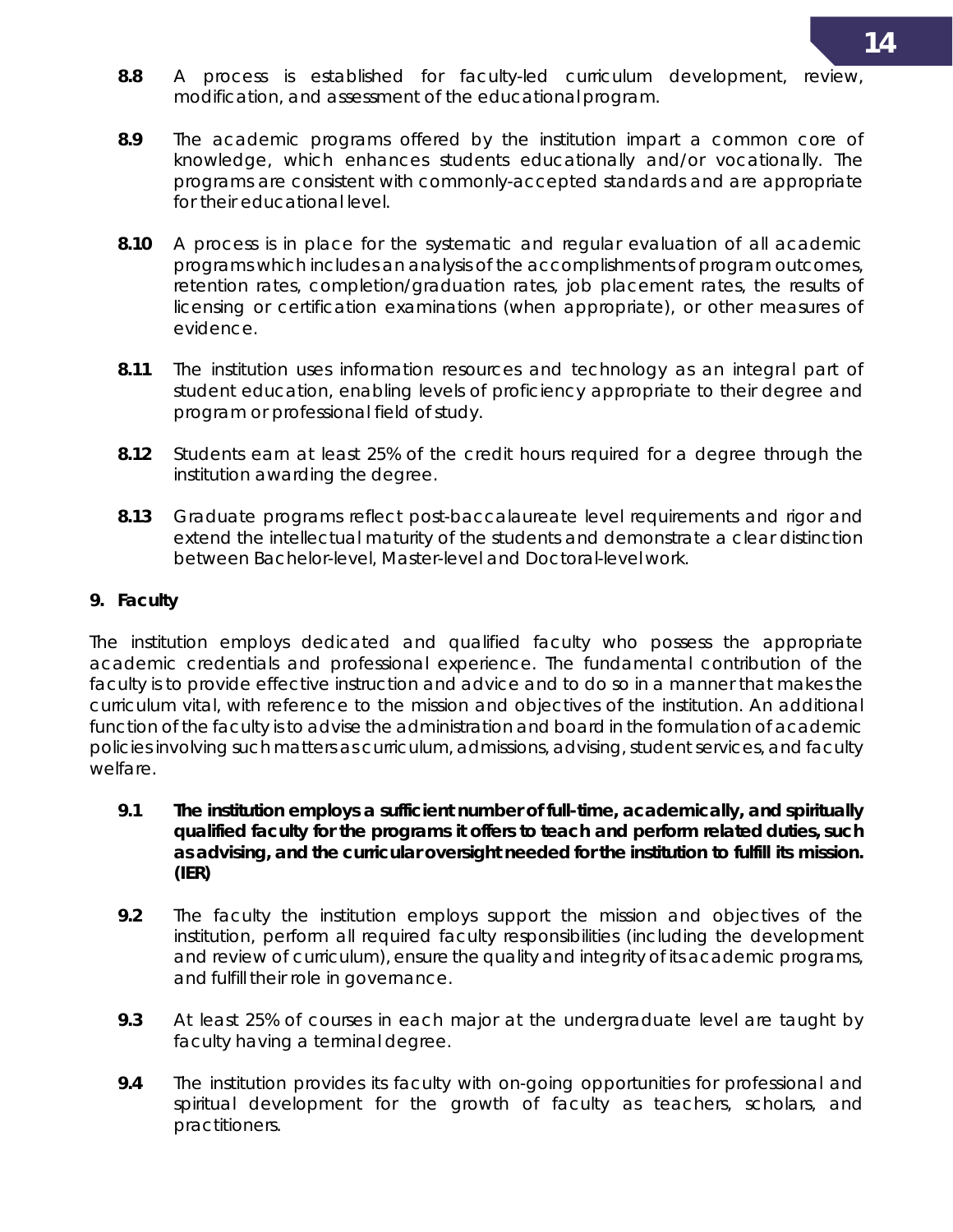- **9.5** The institution maintains a functioning faculty organization which is guided by a set of regulations, led by elected officers, meets regularly, and is involved in the formulation of curricular and academic matters, including faculty policies.
- **9.6** The institution regularly evaluates the effectiveness of each faculty member in accordance with published criteria.
- **9.7** The institution ensures academic freedom for faculty.

#### **10. Student Services**

The institution provides the services necessary to promote the spiritual, intellectual and personal development of its students. It recruits, admits, enrolls, and endeavors to ensure the success of its students and offers the resources and services that provide them the opportunity to achieve such success.

- **10.1 The institution offers an array of student services that are appropriate to its mission and objectives and which address the needs of its students regardless of location or the mode of delivery of educational programs. (IER)**
- 10.2 The institution maintains accurate and complete student records permanently, securely, and confidentially with provision for a secure backup of all records.
- 10.3 The institution maintains a sufficient number of qualified staff, with appropriate education and experience in the student services area, to accomplish the institution's mission.
- 10. 4 The institution offers student academic advising and career counseling appropriate to its educational programs.
- 10.5 The institution provides appropriate student financial aid services directed by a qualified individual.
- 10.6 The institution's CEO exercises appropriate academic, administrative, fiscal, and health and safety controls over the institution's intercollegiate athleticsprogram.

#### **11. Financial Operations**

The institution will exhibit financial stability and integrity as a means of demonstrating the viability of the institution. The institution's financial resources will be adequate to carry out its mission and support its programs and activities for the foreseeable future.

- **11.1 The institution's finances are adequate to support the staffing, facilities, equipment, materials, and support services for the approved programs.(IER)**
- **11.2 A certified external audit of the institution's financial statements is conducted each year under the standards applicable to financial audits contained in the Government Auditing Standards and in accordance with auditing standards generally accepted in the United States of America or comparable auditing standards for institutions located in foreign jurisdictions. Final audit reports along with all management letters are submitted to the TRACS office annually within 5 months of the close of the institution's fiscal year. (See definition of** *Certified External Audit***.) Audits demonstrate a recent history of financial stability. (See Definition of** *Financial*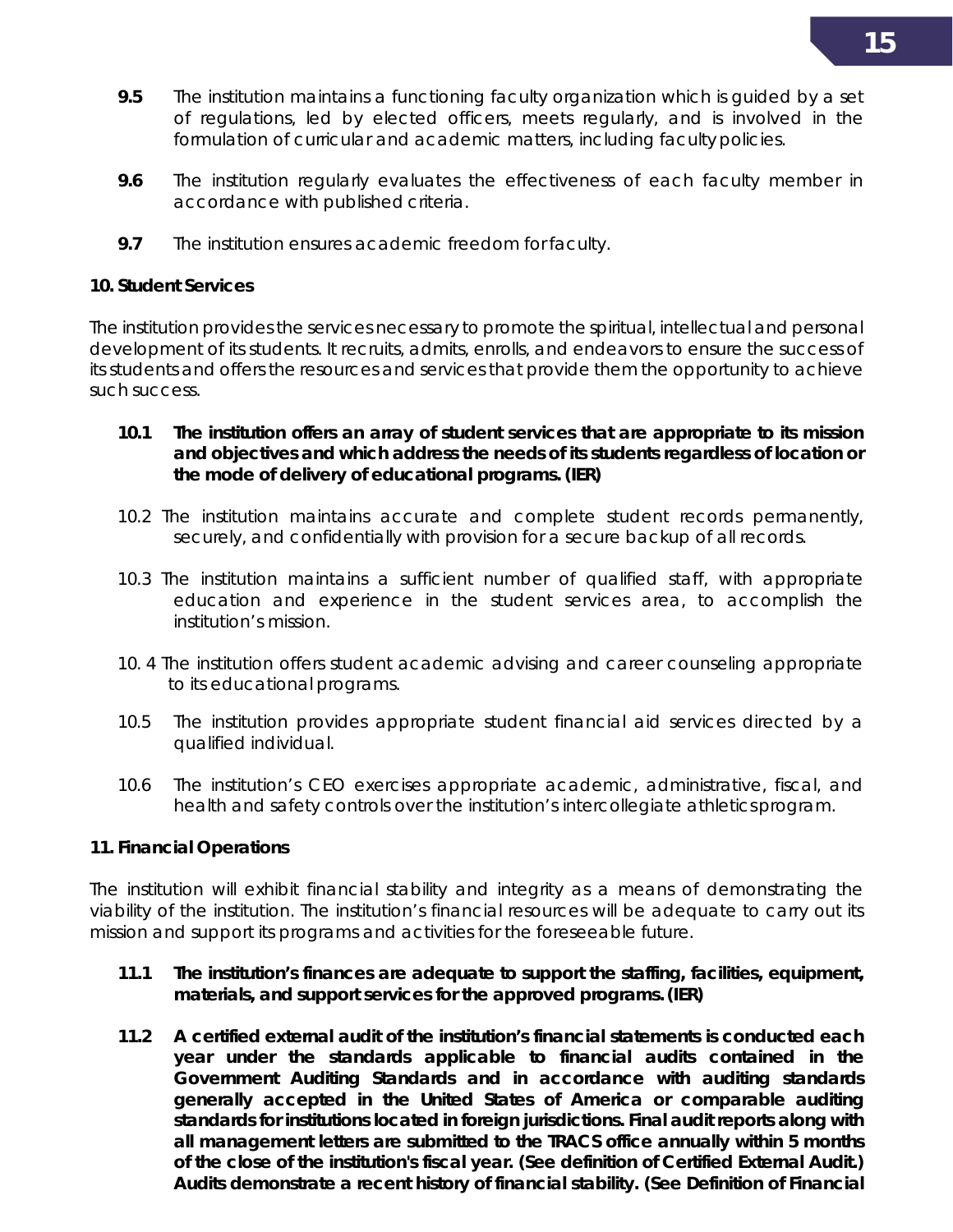*Stability.***) Institutions organized as non-profit or not-for- profit entities must have their audits prepared using the "net asset" model of accounting consistent with the policies and procedures provided by the American Institute of Certified Public Accountants (AICPA) in its document,** *Audit and Accounting Guide: Not-for-Profit Organizations: 2017,* **or any later enacted version, or comparable international guidance for such audits. (IER)**

- **11.3 The institution demonstrates credit lines or other liquid reserves adequate to ensure operations at all times. (IER)**
- **11.4** The institution exercises complete control over all its financialresources.
- **11.5** The institution has sufficient competent finance staff, led by a professionally qualified Chief Financial Officer (CFO).
- **11.6** Planning and budgeting support the institution's mission and objectives and are clearly connected.
- **11.7** The institution, at both the administrative and Board levels, regularly and systematically evaluates its fiscal condition and management of its financial operations including its use of appropriate internal and external mechanisms which ensure financial stability including enrollment management, diversification of revenue resources, and realistic budgeting.

#### **12. Institutional Assessment**

The institution has developed and implemented a comprehensive *Assessment Plan* as a means of evaluating its effectiveness in accomplishing its mission and objectives. The *Assessment Plan*  describes the processes utilized in the evaluation of all foundational and operational areas of the institution. It includes the identification of outcomes and assessments to determine the

extent to which these outcomes are achieved and leads to evidence of institutional improvement based on an analysis of assessment results.

- **12.1 The institution has developed and implemented a comprehensive** *Assessment Plan* **which includes all aspects of the institution. (IER)**
- **12.2 The institution provides a systematic assessment of whether or not student learning outcomes at the institution, program and course levels are appropriate to its educational mission. (IER)**
- **12.3** The institution utilizes multiple approaches (qualitative and quantitative methods and direct and indirect measures) for assessing student learning, including information both internal and external to the institution.

#### **13. Strategic Planning**

The institution's planning processes are all-inclusive in nature and lead to the development of a comprehensive institutional *Strategic Plan*. The *Strategic Plan* will address such factors as educational programs, student enrollment, staffing projections, finances, facilities, equipment, and policies and procedures for operation.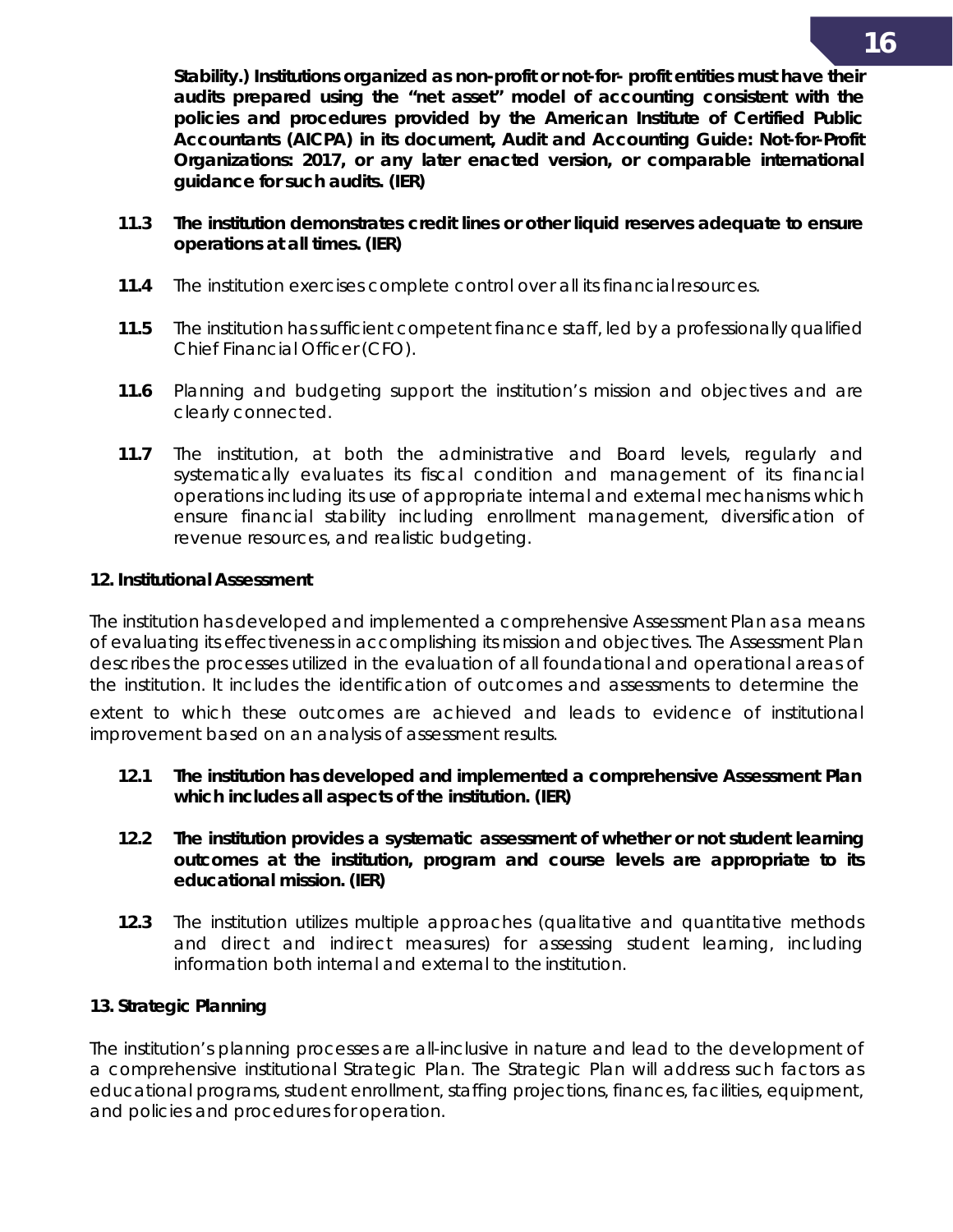

The strategic planning processes include both short-range (1-2 years) and long-range (3-5 years) projections and goal setting. These processes will identify priorities, set goals and timelines, and identify individuals responsible for implementation.

The institution utilizes the results of assessments in broad-based continuous planning and evaluation processes and incorporates them into overall strategic planning processes.

#### **13.1 The institution has developed and implemented a comprehensive Board-approved** *Strategic Plan* **which is based on both internal and external factors. (IER)**

**13.2** The *Strategic Plan* aligns human and physical resources with the institution's mission, objectives and budget.

#### **14. Library and Learning Resources**

The institution maintains library and learning resources (including physical as well as digital resources) which are adequate to support the mission of the institution, the educational programs offered, and to promote the intellectual, spiritual, and cultural development of faculty and students. Additionally, the institution provides appropriate access to these learning resources and to relevant facilities, equipment, supplies andservices.

- **14.1 The institution furnishes library and learning resources and related services appropriate to support the institution's mission, academic programs, and administrative functions. These resources and services are made available to all students regardless of location or mode of course delivery. (IER)**
- **14.2 The institution employs an adequate number of professionally qualified staff who oversee the institution's library and learning resources and related services.(IER)**
- **14.3** The institution provides sufficient and consistent financial support to ensure the adequacy of its library and learning resources.

#### **15. Facilities and Equipment**

The institution maintains physical facilities and necessary equipment which are adequate to serve the institution's mission and objectives. Facilities, regardless of location, meet all state and local requirements and provide an atmosphere for safe and effective learning.

- **15.1 The institution provides, maintains, and controls adequate facilities and equipment, (both on and off-campus) that appropriately serve the needs of the educational programs, support services, and other mission related activities.(IER)**
- **15.2** Information technology is sufficient to provide appropriate support for administrative, management, staff, and student functions across the full scope of the institution's operations.

#### **16. Health and Security**

The institution provides a healthy, safe, and secure environment for the institution's personnel and students, regardless of location.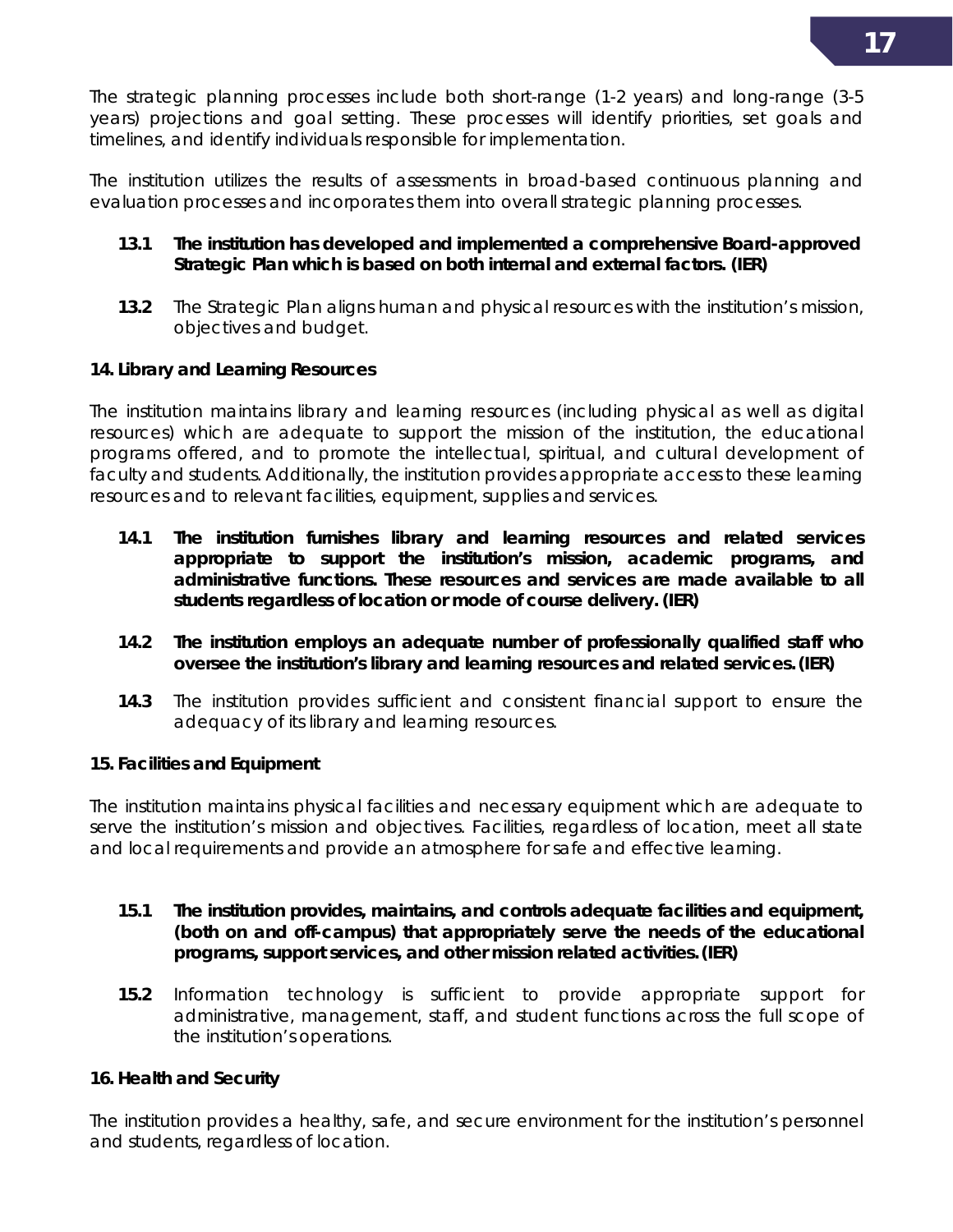**16.1 Appropriate health and security measures, including an Emergency Plan, are in place for all institutional facilities and activities.(IER)**

### **II. Federal Requirements**

In addition to its obligation to demonstrate and maintain compliance with the Accreditation Requirements, any institution that holds Candidate or Accredited status must also demonstrate that it meets the following Federal Requirements regardless of whether the institution participates in Title IV programs. Institutions not participating in Title IV programs are not required to meet Title IV requirements.

TRACS staff, peer evaluators, (Evaluation Teams and / or Focus Teams) and the Accreditation Commission will determine whether or not an institution demonstrates compliance with Federal Requirements. Failure to comply with Federal Requirements will be reported to the United States Department of Education and will trigger an Institutional Staff Review per TRACSpolicy.

Applicable Federal Regulation Numbers are cited with each requirement.

**17.1 Credit Hours: The institution's award of credit hours and length must meet national norms and federal requirements.**

**The institution is responsible to award credit hours in accordance with accepted practices in higher education and in compliance with the Federal definition of a credit hour which is as follows: "A credit hour for Federal purposes is an institutionally established equivalency that reasonably approximates some minimum amount of student work reflective of the amount of worked expected in a Carnegie unit: key phrases being 'institutionally established,' equivalency," "reasonable approximate," and "minimum amount."**

**The institution must have policies determining credit hours awarded for course and programs. Determining a credit hour should be equivalent to the following: (1) One hour of classroom or direct faculty instruction and a minimum of two hours of out-ofclass student work each week for approximately fifteen weeks for one semester or trimester hour of credit, or ten to twelve weeks for one quarter hour of credit, or the equivalent amount of work over a different amount of time; or (2) at least an equivalent amount of work as required in paragraph (1) of this definition for other activities as established by an institution, including laboratory work, internships, practica, studio work, and other academic work leading toward to the award of credit hours.**

**The institution must demonstrate peer review of a credit hour for courses regardless of mode of delivery. TRACS staff, peer evaluators, and/or the TRACS Accreditation Commission will review the assignment of a credit hour to determine the reliability and accuracy of the assignment and process. (IER) - §600.2, §602.24(f)**

**17.2 Program Length and Cost***:* **The institution's programs must be appropriate to the institution's mission and objectives and must demonstrate that program lengths are comparable to accredited institutions of higher education.**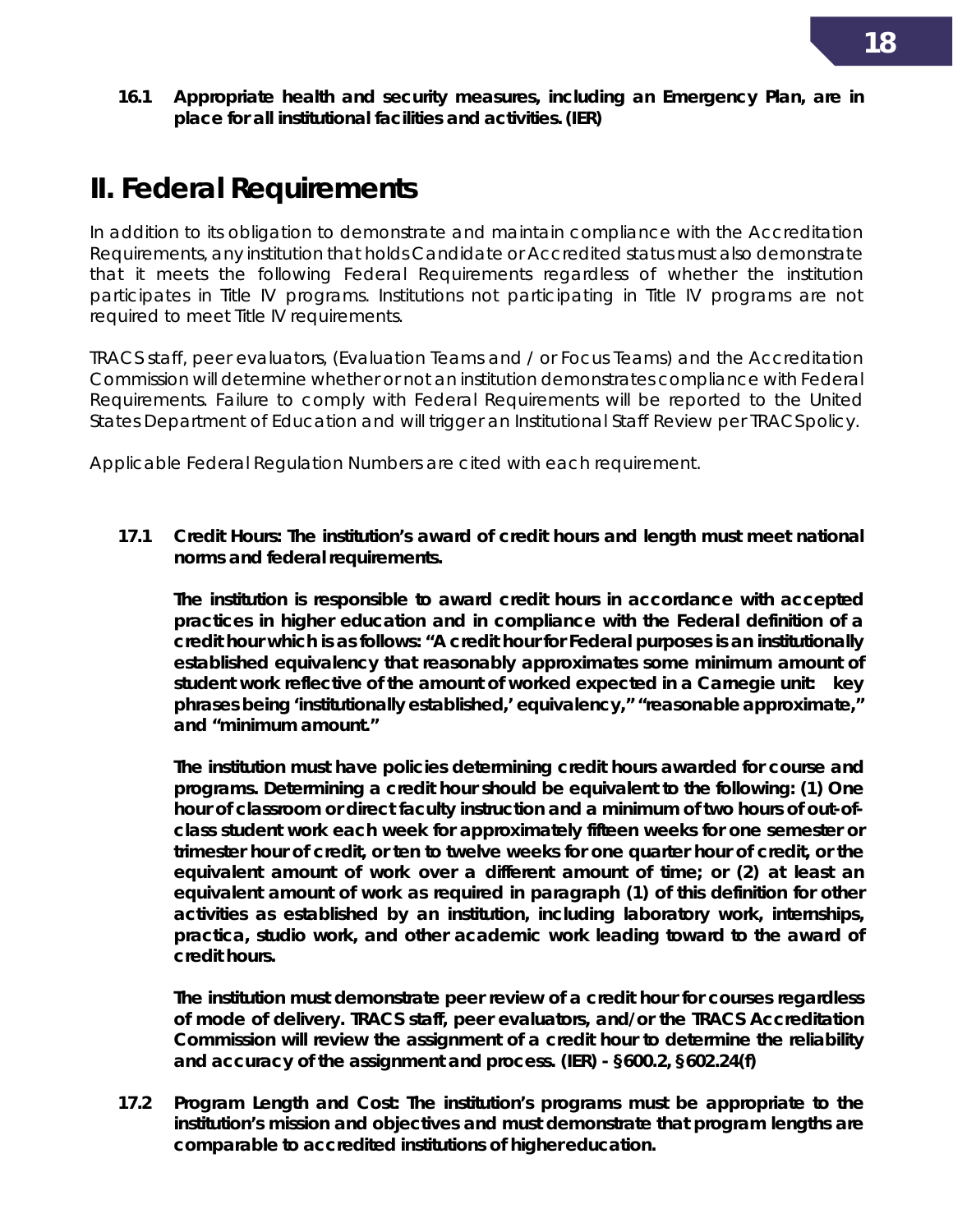**Program-specific fees and tuition must be published and appropriate for the program length and objectives. (IER) - §602.16(a)(1)viii**

- **17.3 Student Complaints: Institutions must record student complaints. Records must be kept of student complaints received, the process for addressing the student complaints, and the manner in which the student complaint was handled in accordance with the institution's policies and procedures. The institution's student complaint policy must include, at a minimum: a method for receiving confidential student input, clear step-by-step procedures for due process, an appropriate office that securely maintains all information and records of complaints, appeals, proceedings, and instructions for filing a complaint with TRACS and any other relevant government agencies. (IER) - §602.16(a)(1)ix**
- **17.4 Transfer of Credit Policies: The institution has published policies and procedures for accepting transfer of credits. Published policies include criteria for evaluating, awarding, and accepting credit transfer, credit by examination, experiential learning, prior learning assessment, advanced placement, and professional certificates. Policies and practices must ensure that course work is at the collegiate level. The institution is responsible for the quality of course work and credit given on the transcript.**

**The policies and procedures must be published and communicated to those who administer the policies. Articulation agreements must be disclosed and the institution listed with which the agreement is made. (IER) - §602.24(e)**

**17.5 Distance Education and Correspondence Education: The institution demonstrates that programs and courses offered via Distance Education and Correspondence Education are in compliance with the Federal definition of Distance Education and Correspondence Education (Title IV funds are available for Distance Education only):**

*Distance Education Definition***: Education that uses one or more of the technologies listed to deliver instruction to students who are separated from the instructor and to support regular and substantive interaction between the students and the instructor, either synchronously or asynchronously. The technologies may include the internet; one-way and two-way transmissions through open broadcast, closed circuit, cable, microwave, broadband lines, fiber optics, satellite, or wireless communications devices; audio conferencing; or video cassettes, DVDs, and CD-ROMs, if used in a course in conjunction with any of the technologies listed above.** (*see TRACS Accreditation Standard 5.2*)

*Correspondence Education Definition***: Education provided through one or more courses by an institution under which the institution provides instructional materials, by mail or electronic transmission, including examinations on the materials, to students who are separated from the instructor; interaction between the instructor and the student is limited, is not regular and substantive, and is primarily initiated by the student; correspondence courses are typically self-paced; and correspondence education is not distance education. (IER) - §602.3**

*[NOTE: This definition for Correspondence Education is provided to ensure that the institution's Distance Education meets the definition of Distance Education and does not fall to the level of Correspondence Education. Correspondence Education is not reviewed by TRACS and is not included in an institution's scope of recognition with TRACS.]*